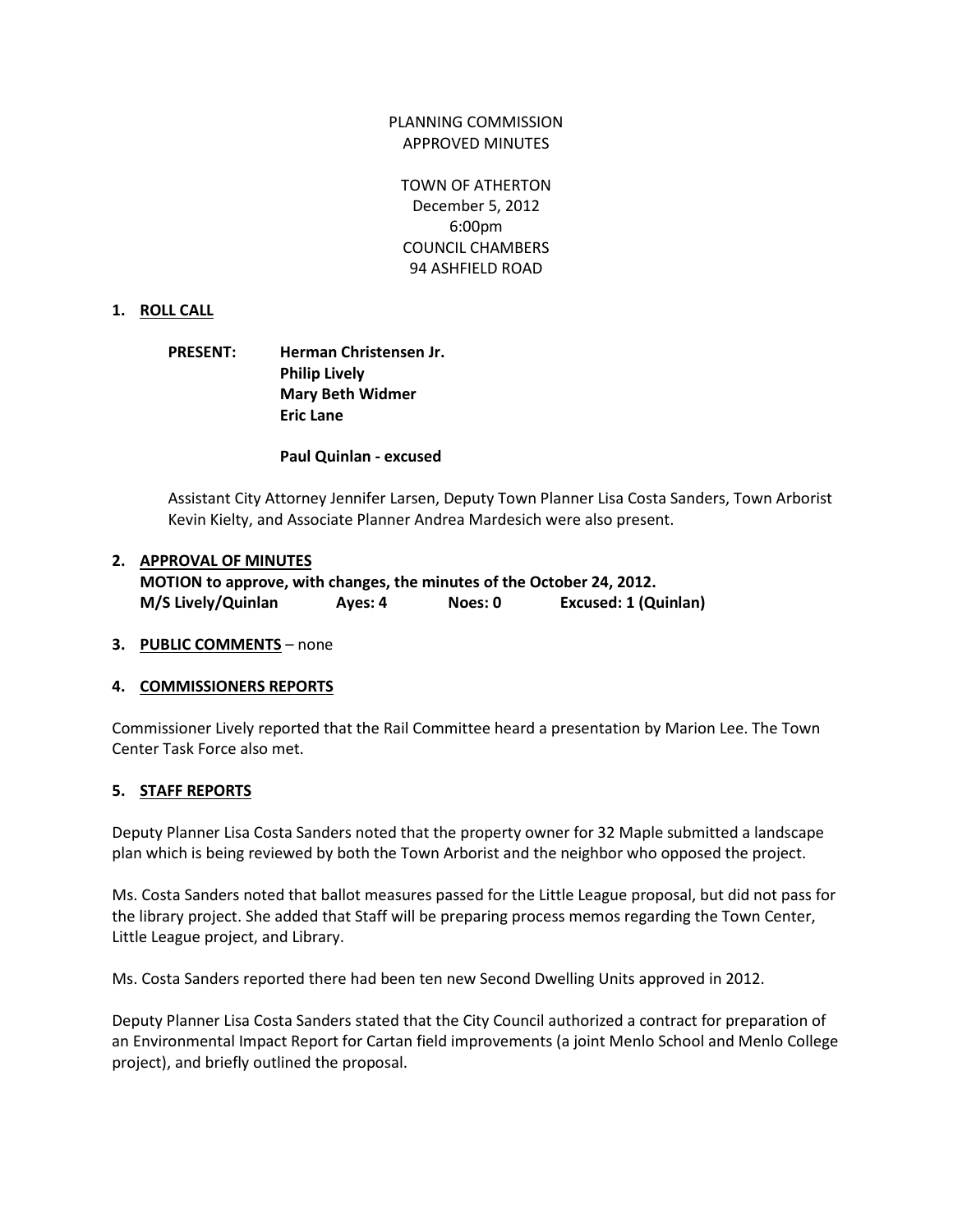The City Council also authorized a contract for preparation of a Mitigated Negative Declaration for a new gym at Sacred Heart Schools.

## **PUBLIC HEARINGS**

**6. Special Structure Permit – 62 Lloyden Drive -** Special Structure Permit to allow an addition outside the main building area. Atherton Municipal Code **Section** 17.26

This item was withdrawn by the applicant.

**7. Special Structure Permits and Heritage Tree Removal Permit – 92 Sutherland Drive –** Special Structure Permit to allow retaining walls with a 3' 6" safety fence, and closer than 20' to one another, a Special Structure Permit to allow a carport to be located in the side yard up to the front yard setback, and a Heritage Tree Removal Permit to allow the removal of two heritage trees. Atherton Municipal Code Sections 17.40 and 17.46 and 8.10.

Associate Planner Andrea Mardesich presented the item.

Commissioner Lively asked where the runoff from the tennis court is going to go. Associate Planner Andrea Mardesich answered that an engineering plan will be required to keep the water on the subject property.

Deputy Town Planner Lisa Costa Sanders clarified that while there is existing runoff from the property down the hill, the proposed project cannot increase the amount of runoff from the property.

Bob Swatt, architect for the project, presented the project details.

Ned Patchett, arborist, presented in favor of removal of trees 1 and 2.

Chair Christensen asked if Mr. Patchett inspected the roots of the two trees. Mr. Patchett replied in the affirmative. In tree number 1, there is a substantial lean that will not correct itself. There is a flaw at the base between the branch attachment. Root health of the first tree is not significant. Tree 2 is surrounded by decking so access to the roots was impeded. According to Mr. Patchett the response of the tree suggests severe root loss.

### OPEN PUBLIC COMMENT

John Sanger, attorney for Mr. and Mrs. Mehran, neighbors at 50 Belbrook, stated that his clients have not been approached by the applicants to discuss the project. The Mehrans think that the project is contrary to the Town's General Plan and that it adversely impacts their property. Mr. Sanger suggested that they have very little documentation about the location of the tennis court and there has been no notice of the heritage tree removal.

Mr. Sanger disputed the suggestion by Mr. Swatt that changes have been made to the plans to assuage the neighbors. The Mehrans are concerned about sound reverberation. They are also concerned that they will have new drainage problems and have already dealt with drainage problems in the past with the previous owners.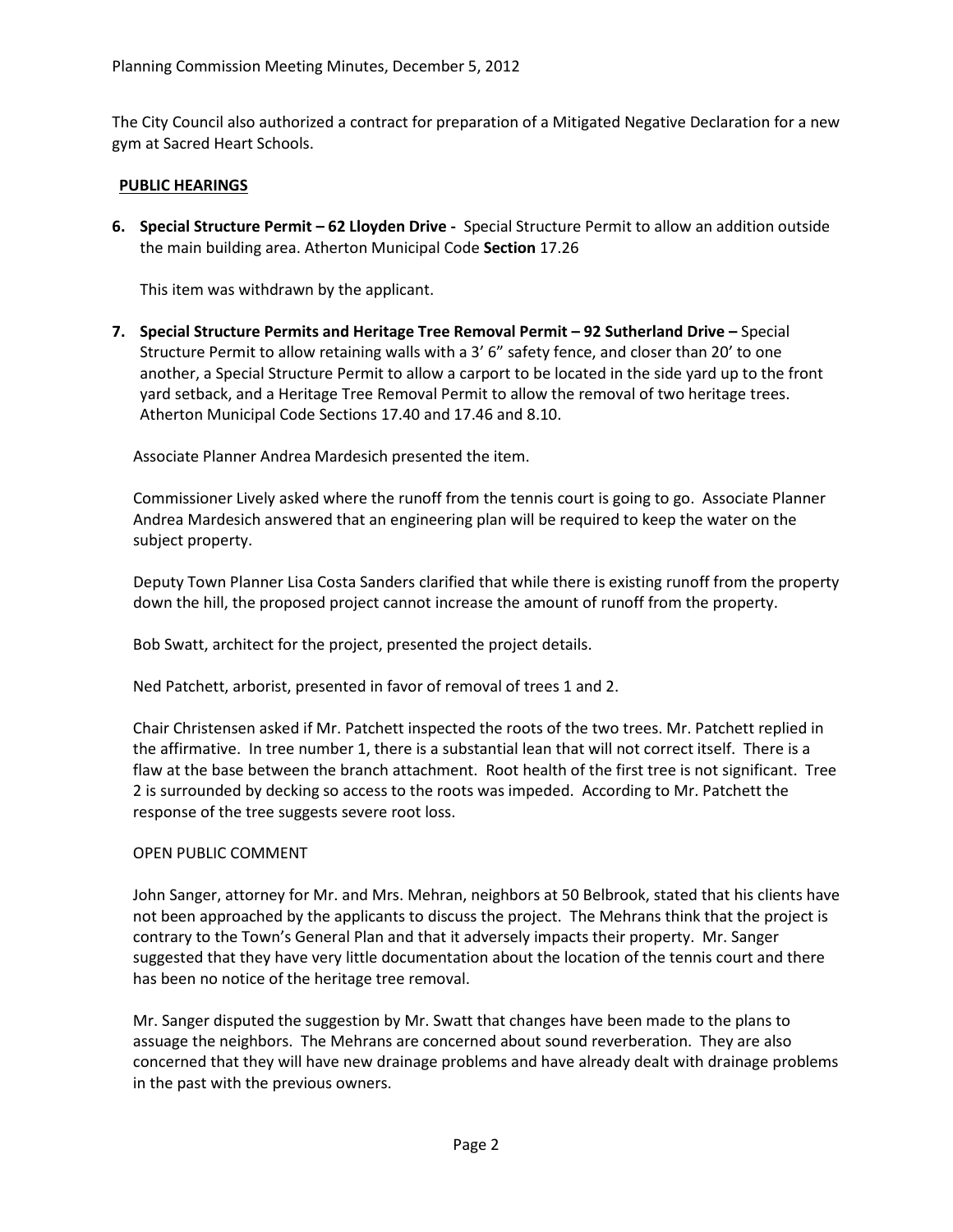Jim Toby, the civil engineer on the project, explained the plan for a retention system underneath the tennis court that will pump water through large retention pipes. The pump rate will be slow and controlled.

Commissioner Lively asked for more specifics on drainage, specifically what happens if there is a power outage during a heavy storm. Jim Toby answered that there will be a battery or generator back up and since the pump is not that big it shouldn't create any disruption.

The property owner for 92 Sutherland spoke in support of the project.

Commissioner Lively requested that trees under application be marked so that Planning Commissioners can identify them when they make site visits. He would also like to request a legible copy of the contour map and would like to know the true elevation of the property.

Mr. Sanger gave an overview of the reasons for opposition to the categorical CEQA exemption, as outlined in his letter to staff, dated October 31, 2012.

# CLOSE PUBLIC COMMENT

Commissioner Lively stated that he feels the project is not CEQA exempt.

Commissioner Widmer wished to abstain from comment at this point.

Commissioner Lane concluded the project meets the CEQA exemption. He is worried about drainage and wants to be sure that the drainage issue is addressed.

Chair Christensen feels that the project is exempt from CEQA.

# **MOTION to find the project categorically exempt under CEQA as outlined in the staff report. M/S Lane/Christensen Ayes: 2 (Lane, Christensen) Noes: 1 (Lively) Abstain: 1 (Widmer)**

Deputy Town Planner Lisa Costa Sanders commented that there were two public notice mailings for the project, both with a 500' radius. The first mailing was October 12, 2012 and the second was November 21, 2012. Deputy Town Planner Lisa Costa Sanders explained that there are strict grading and drainage standards that are very typical as part of the building process, but they are typically not seen at the Planning Commission level.

Commissioner Lively and Chair Christensen both think that more clarification of site work is needed for commission review.

**M/S Lively/Lane to continue the item to the next regular Planning Commission meeting on January 23, 2013.**

# **NEW BUSINESS**

# **8. Presentation on Heritage Tree Removal Process**

Town Arborist Kevin Kielty presented the staff report on the current Heritage Tree Removal process.